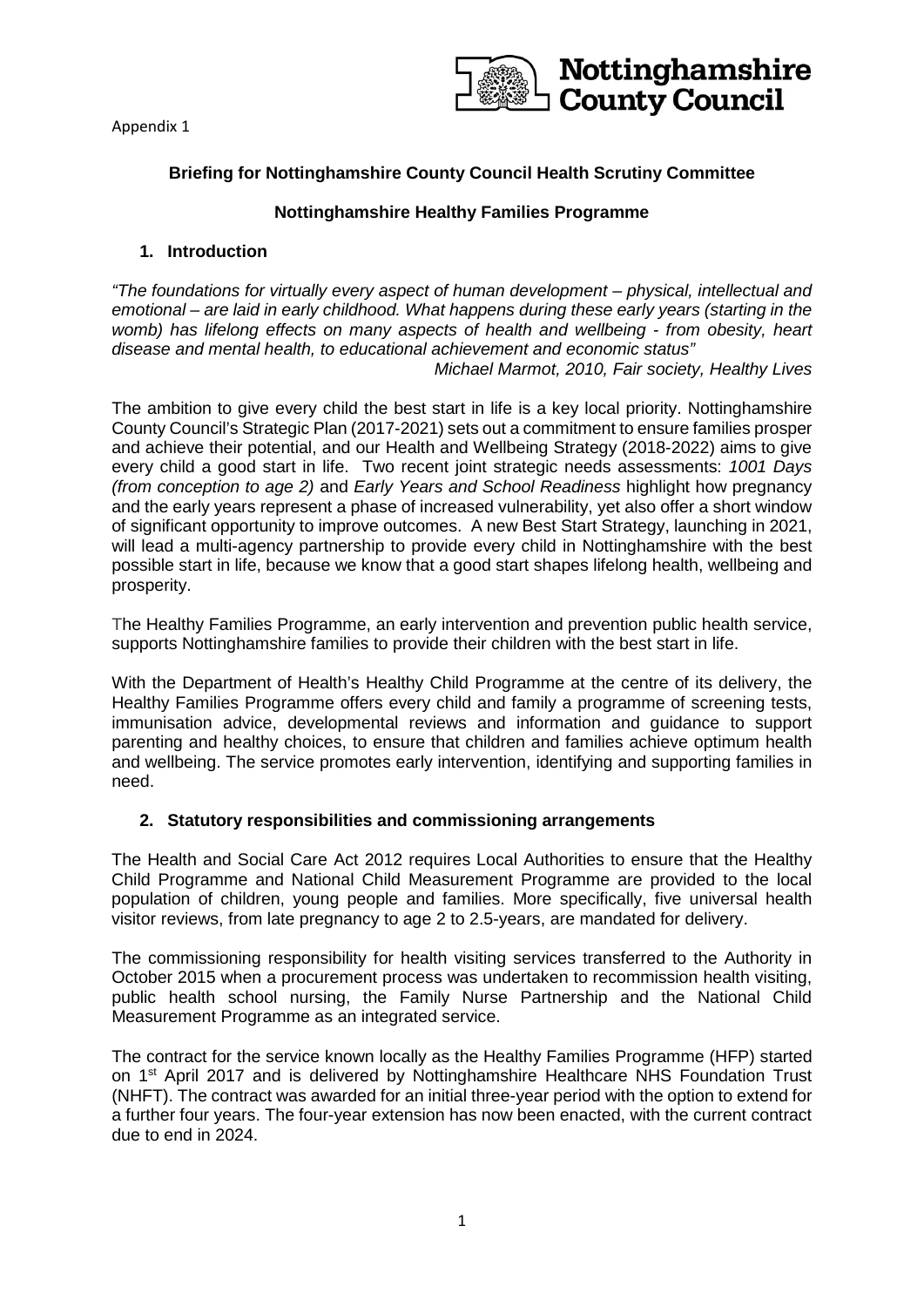

# **3. Role of the Healthy Families Programme (HFP)**

The HFP brings together care provided by health visitors, school nurses, the Family Nurse Partnership Programme (for first time teenage mums) and the National Childhood Measurement Programme.

The HFP is delivered by 20 local Healthy Family Teams across the county that provide children, young people and families with care from before birth to their late teens. Each family receives a schedule of support including:

- Antenatal contact (in pregnancy)
- New baby review
- 6 to 8-week review
- 1-year health and development review (comprehensive assessment of a child's health, social, emotional, behavioural and language development)
- 2 to 2.5-year health and development review (comprehensive assessment of a child's health, social, emotional, behavioural and language development)
- Health review, information and support for school-age children and young people.

# *Tiers of provision*

There are tiers of service provision based around the levels of needs identified in the Healthy Child Programme including:

- Universal: every parent and child or young person has access to a HFT. Each family receive a programme of health and development checks and information and support to provide the best start in life. This includes promoting good health and identifying problems early.
- Universal plus: provides a swift response to families when specific help and support is required. This might be identified through a health check or through the provision of easily accessible HFT services. This could include a time limited evidence-based intervention for a specific issue, managing long-term health issues and additional health needs, reassurance about a health worry, advice about public health concerns such as diet or smoking, or low-level support for emotional and mental health wellbeing.
- Universal partnership plus: ongoing support is provided to families as part of a range of local services working together to deal with more complex problems over a longer period-of-time. This might include partnership working with children's social care, voluntary sector organisations, and specialist NHS services such as child and adolescent mental health services (CAMHs)

Safeguarding children and young people is a core role for HFTs who identify and support vulnerable families at increased risk in line with Nottinghamshire Safeguarding Children Partnership's procedures. HFT's work in partnership with key stakeholders to help promote the welfare and safety of children and young people, and they contribute to multi-agency decision-making, assessments, planning and interventions relating to children in need, children at risk of harm and Looked After Children, including carrying out assessment of health need.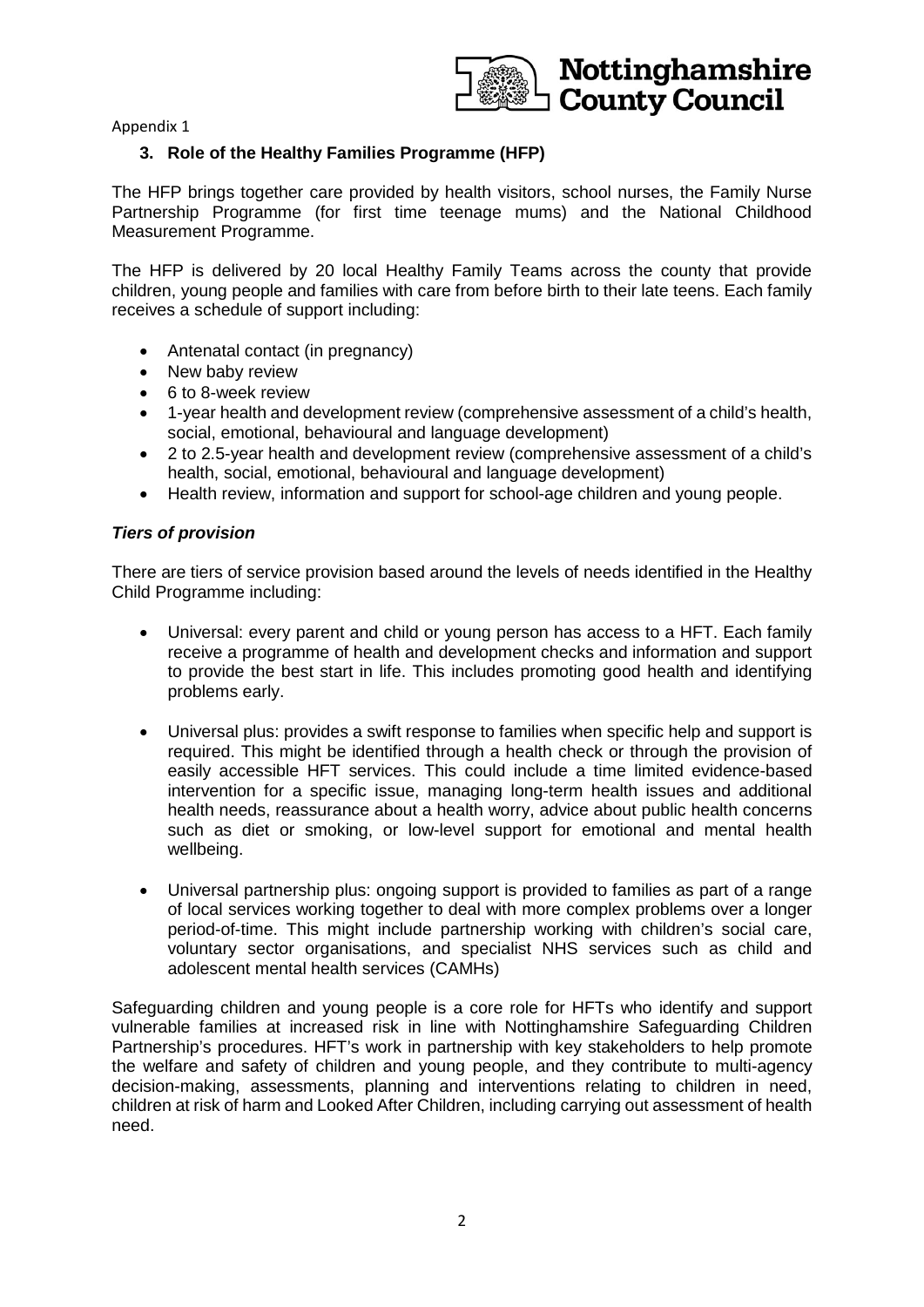

Nottinghamshire **County Council** 

Healthy Family Team's (HFT) are skilled at identifying maternal health and wellbeing needs, assessing child development, proactively identifying problems, and supporting families and carers to promote readiness for learning and school across a child's early years.

HFT's support children's early development by working with all families to:

- Improve emotional and social wellbeing through strong parent-child attachment, positive parenting and supportive family relationships
- Promote early speech and language development
- Detect and act early to address development delay, abnormalities or health concerns
- Enhance health by eating well and playing actively
- Promote creative and imaginative play
- Detect and act early to reduce the adverse impact of psychosocial issues such as poor parenting, disruptive family relationships, domestic violence, mental health issues and substance misuse

The Family Nurse Partnership Programme is an evidenced-based nurse led prevention and early intervention programme for vulnerable first-time teenage parents and their children. It is delivered as part of the HFP by specially trained Family Nurses who work intensively with young parents throughout pregnancy and until their child is aged 2. Family Nurses are experts in the parent-infant relationship and early child development and work closely with young families to ensure they have the best possible start in life

#### *School-age*

School age children and young people can access their HFT for advice and support relating to their physical health and emotional wellbeing. HFT's work closely with schools and usually see children and young people in school settings. HFT's deliver low level interventions for a range of emotional and mental health issues including depression, low mood, self-harm, anxiety, risk-taking behaviour, and anger management, working closely with schools and families.

A health review in early adolescence, traditionally delivered via questionnaire, is moving online using the Health for Teens website to encourage uptake. Nottinghamshire's Health for Kids and Health for Teens websites are also available to support children and young people with their physical health and emotional wellbeing, the websites offer clinically assured interactive content and signpost young people to local services and sources of support.

# **4. Care delivered across the Covid-19 pandemic**

Across the Covid-19 pandemic HFT's have continued to deliver all universal and targeted elements of the service using a blended approach of face to face contacts, telephone and digital platforms to support all children, young people and their families. The service has adapted their model of delivery in response to changing Covid-19 restrictions and embraced new and innovative ways of working. At all stages of the pandemic HFT's have worked hard to ensure that our most vulnerable families have received face to face support, and all new parents have been visited at home.

The HFT offer is further strengthened by telephone and digital support and increasing numbers of families have accessed advice via these platforms. Families are encouraged to contact their local HFT advice line for information, advice and support about their family's health, wellbeing and development. Children, young people, parents and carers can also access advice from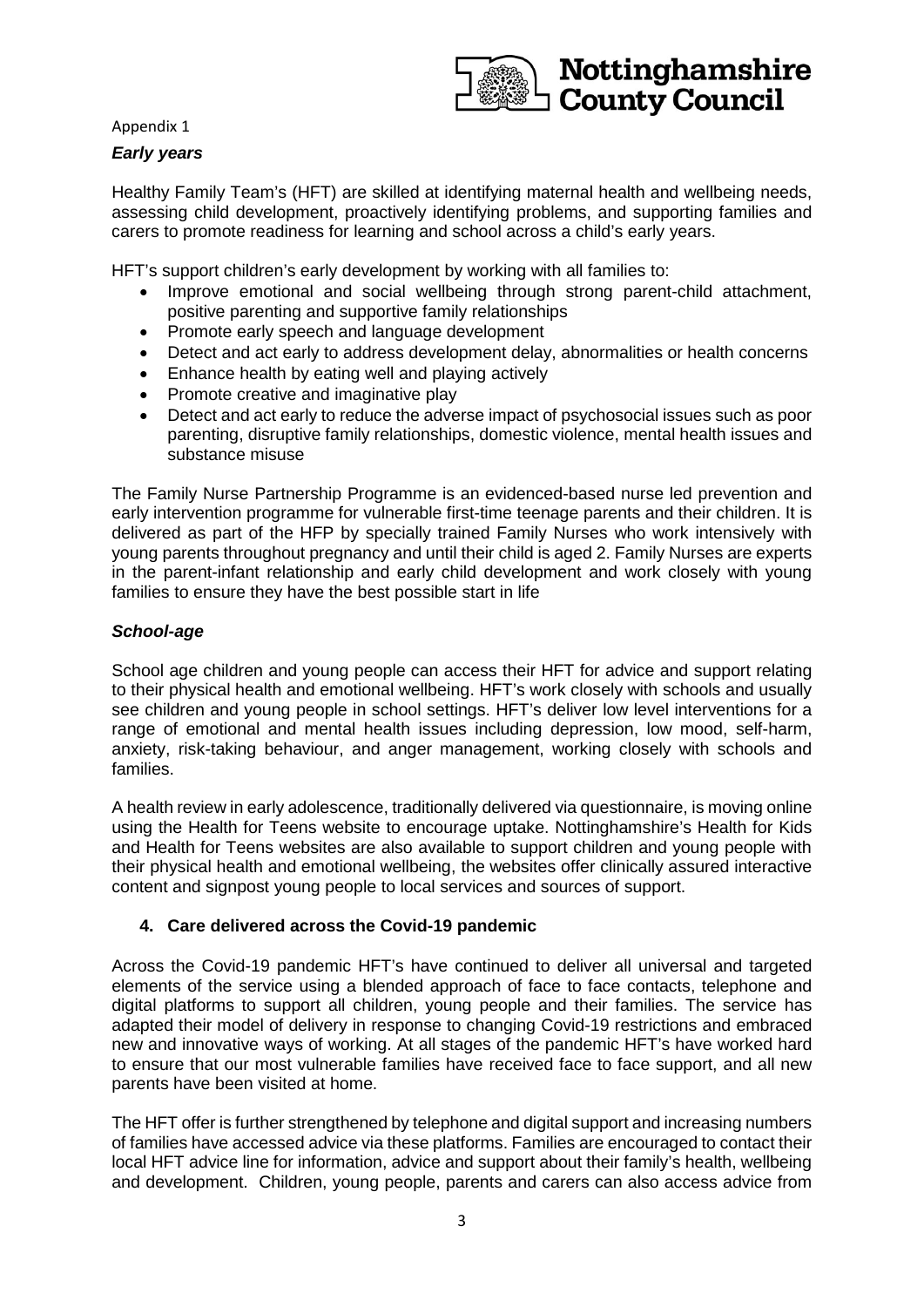



their HFT through their text messaging services: ChatHealth, for young people ages 11-19 and Parentline, for parents and carers of 0-19's.

# **5. Contract management and quality assurance**

Robust contract management processes are in place to ensure a well performing, high-quality and value-for-money service is available for the population of Nottinghamshire. These processes include:

- A quarterly Contract and Quality Review Meeting (CQRM), including senior leaders from NHFT, public health, and NCC finance officers. Scrutiny is applied to the data within the performance framework and quality schedule, and any plans for improvement are assessed for progress. Senior leads from NHFT are positive contributors to this meeting and readily facilitate service improvement.
- A performance framework, applied to the contract based on evidence of what works to improve outcomes for children, young people and families and underpinned by Public Health England guidance.
- A quality dashboard applied to the contract based on local NHS quality dashboards and NHS England guidance. Information reported includes data relating to relevant CQC inspections, adherence to NICE guidance, service user feedback, safeguarding and workforce data such as sickness/absence, EPDRs, and clinical supervision.
- In addition to the CQRM, a service review meeting is held for each element of the service (HFTs, Family Nurse Partnership Programme, infant feeding support, and the National Childhood Measurement Programme). Following review of the performance schedule, areas for celebration or service improvement are explored with clinical leads within NHT, and areas for exception reporting escalated to CQRM. Public health officers work collaboratively with leads from NHFT to facilitate service improvement.
- Collaborative partnership meetings are held to drive ongoing service transformation and ensure an appropriate, evidence-based model of care is provided. For example, evidence relating to 'Best Start' has recently been incorporated requiring some amendments to the current service model. These meetings are driven by a service transformation plan developed in partnership between officers from NCC and leads from NHFT and frequency varies as required.
- Quality Assurance visits are undertaken, focussing on specific elements of service delivery and form part of the quality assurance process. They provide an opportunity for NHFT and NCC to work collaboratively to enhance the quality of care and service user experience. Visits enable public health officers to identify, promote and share good practice and identify areas of challenge or improvement. Any recommendations will be monitored as action plans at the CQRM. Quality visits have been paused for 2020-21 in light of the Covid-19 pandemic.
- Financial scrutiny applied via an open book accounting agreement with NHFT as part of the CQRM where queries and challenges are formally raised and resolved. This enables NCC to ensure that a best value for money service is offered to residents. The contract value for 2020-21 is £13,759,895.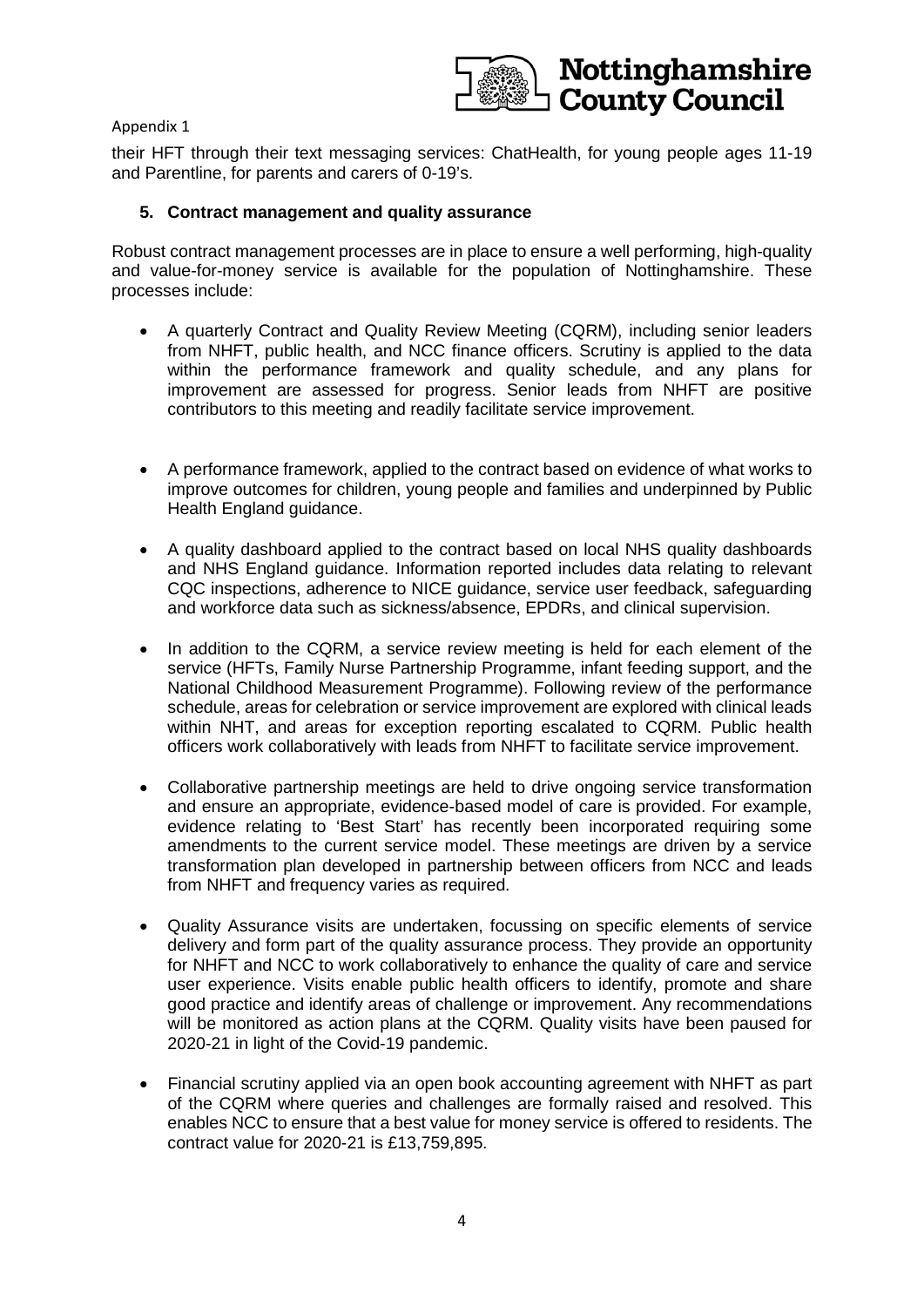

### *Financial envelope*

The financial envelope for the Healthy Families Programme reduced over the initial threeyears of the contract in line with the reduction in the national public health allocation announced in the Comprehensive Spending Review in November 2015. The pressure of a reducing budget coupled with inflationary cost pressures (the additional sum it costs each year to deliver the same level of service) meant a significant risk of reduced workforce capacity over the length of the contract. To avoid this, NCC and NHFT worked closely to further streamline the delivery model and release capacity, whilst maintaining a high quality, effective service. This enabled the available funds to be re-apportioned across the life of the contract, and as a result, we are well-positioned to sustain an efficient and value for money service to 2024.

|           |          | Financial envelope  | Revised envelope |  |  |  |  |
|-----------|----------|---------------------|------------------|--|--|--|--|
|           |          | (planned /budgeted) | (actual spend)   |  |  |  |  |
| Initial   | 2017-18  | 14,208,321          | 12,970,448       |  |  |  |  |
| contract  | 2018-19  | 13,652,775          | 13,627,322       |  |  |  |  |
| period    | 2019-20  | 13,035,954          | 13,229,468       |  |  |  |  |
| Contract  | 2020-21* | 13,759,895          |                  |  |  |  |  |
| extension | 2021-22* | 13,959,895          |                  |  |  |  |  |
|           | 2022-23* | 14,159,895          |                  |  |  |  |  |
|           | 2023-24* | 14,359,895          |                  |  |  |  |  |

\*Please note the figures above are not directly comparable. From 2020-21 these figures include national baseline funding for the NHS pay award which applies to all NHS provided services. The additional funding for the NHS pay award is £305,000 per annum. From 2020- 21 onwards this was transacted via the public health allocation from Government, a change from arrangements in previous years. Also included is an additional investment of £200,000 per annum to bolster the activity delivered in the 1001 days from pregnancy to 2.

# **6. Performance of the Healthy Families Programme**

The key performance measure for the HFP is delivery of the health and development reviews for 0-2's. A summary of performance across 2019-20, compared to the England average where this data is available, is included below:

|                                                           | Q <sub>1</sub> |       | Q <sub>2</sub> |       | Q3           |       | $Q4*$        |     |
|-----------------------------------------------------------|----------------|-------|----------------|-------|--------------|-------|--------------|-----|
|                                                           | <b>Notts</b>   | Eng   | <b>Notts</b>   | Eng   | <b>Notts</b> | Eng   | <b>Notts</b> | Eng |
| Percentage of new birth<br>visits completed by 14<br>days | 90%            | 86.8% | 89.6%          | 87.9% | 88.6%        | 86.5% | 91%          | N/k |
| Percentage of new birth<br>visits completed (total)       | 99.8%          | 98%   | 99.8%          | 97.9% | 100%         | 97.8% | 99%          | N/k |